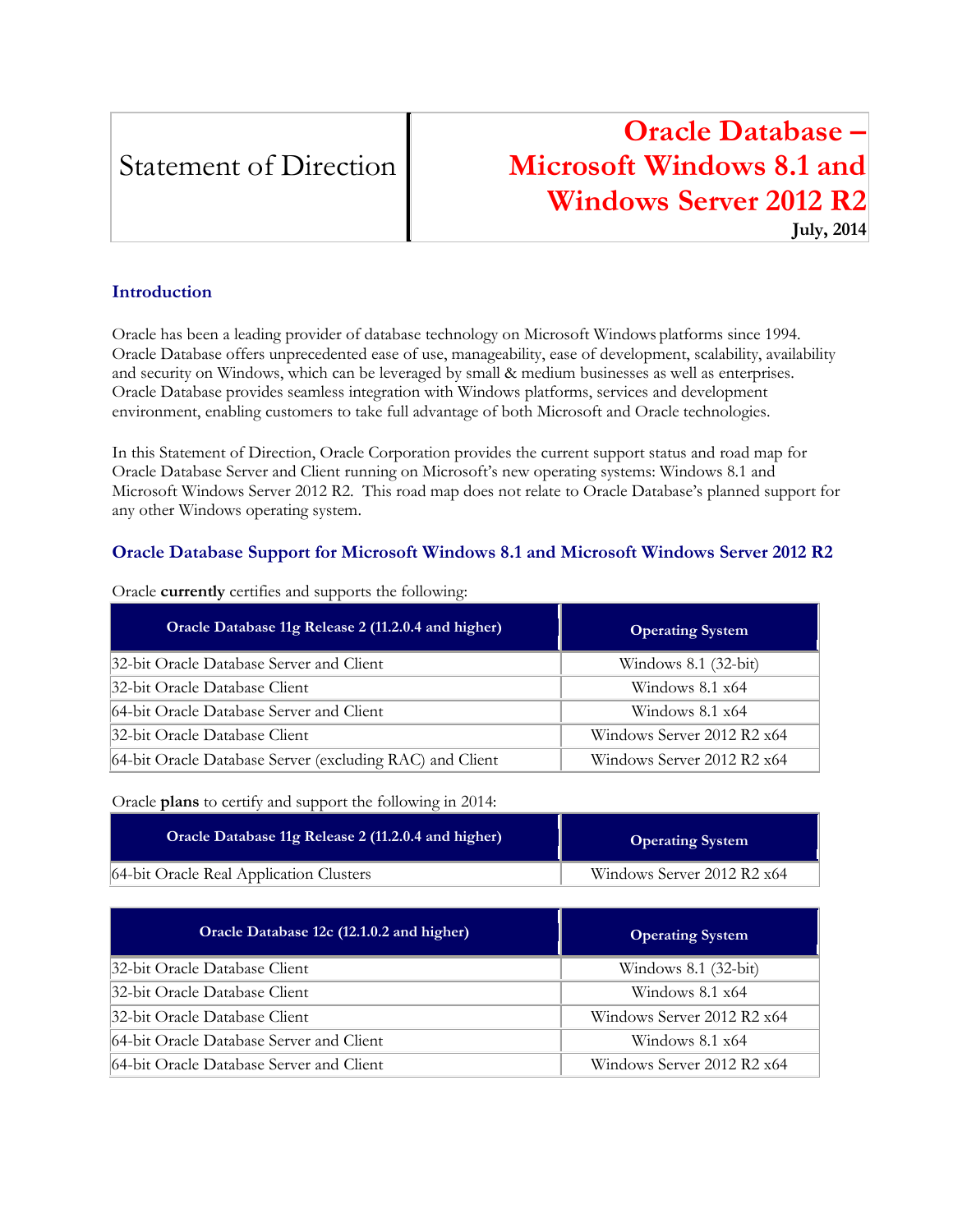Oracle Database Server support includes Real Application Clusters support for Microsoft Windows Server 2012 R2. For Windows 8.1, Real Application Clusters is not supported.

Oracle plans to include detailed installation and certification information on [My Oracle Support.](https://support.oracle.com/) Refer to My Oracle Support Note: 742060.1 for Oracle Database Server and Client on Windows planned availability dates.

Oracle Database supports the following Windows 8.1 editions:

- Pro (32-bit and x64)
- Enterprise  $(32-bit and x64)$

Oracle Database supports the following Windows Server 2012 R2 editions:

- Datacenter
- **Essentials**
- Foundation
- **Standard**

There is no planned support for Windows Server 2012 Server Core.

Hyper-V is supported. More details on supported Hyper-V guest operating systems is available on My Oracle [Support.](https://support.oracle.com/)

This demonstrates Oracle's ongoing commitment to support its customers on Windows. For latest information regarding our offering on Windows, please check [Windows Server System Center](http://www.oracle.com/technetwork/database/windows/whatsnew/index.html) on OTN.

**Note:** The information provided in this statement of direction is subject to change without notice.

**Oracle Corporation World Headquarters 500 Oracle Parkway Redwood Shores, CA 94065 U.S.A.**

**Worldwide Inquiries: Phone: +1.650.506.7000 Fax: +1.650.506.7200 oracle.com**

**Copyright © 2014, Oracle. All rights reserved.**

### **PURPOSE STATEMENT:**

**THIS DOCUMENT PROVIDES AN OVERVIEW OF FEATURES AND ENHANCEMENTS INCLUDED IN RELEASE 11.2 AND FUTURE RELEASES . IT IS INTENDED SOLELY TO HELP YOU TO ASSESS THE BUSINESS BENEFITS OF UPGRADING TO 11.2 AND HIGHER TO PLAN YOUR I.T. PROJECTS.**

#### **DISCLAIMER:**

**THIS DOCUMENT IN ANY FORM, SOFTWARE OR PRINTED MATTER, CONTAINS PROPRIETARY INFORMATION THAT IS THE EXCLUSIVE PROPERTY OF ORACLE. YOUR ACCESS TO AND USE OF THIS CONFIDENTIAL MATERIAL IS SUBJECT TO THE TERMS AND CONDITIONS OF YOUR ORACLE SOFTWARE LICENSE AND SERVICE AGREEMENT, WHICH HAS BEEN EXECUTED AND WITH WHICH YOU AGREE TO COMPLY. THIS DOCUMENT AND INFORMATION CONTAINED HEREIN MAY NOT BE DISCLOSED, COPIED, REPRODUCED OR DISTRIBUTED TO ANYONE OUTSIDE ORACLE WITHOUT PRIOR WRITTEN CONSENT OF ORACLE.**